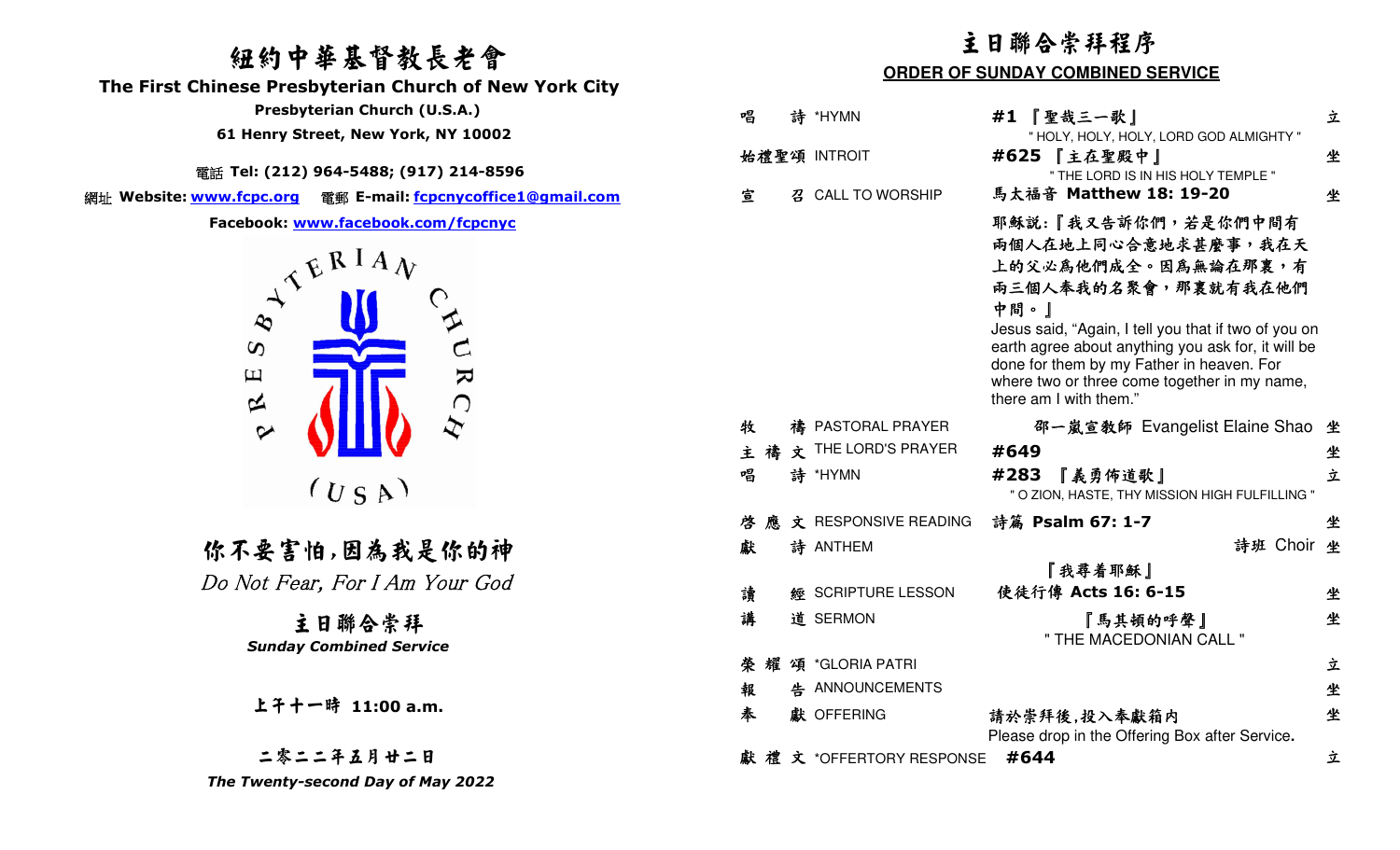| 差  | 遣    | *DISMISSAL                        | 梁桑南長老 Elder San Leong 立                                                                                           |   | 講道經文: 使徒行傳 16:6-15                                             |
|----|------|-----------------------------------|-------------------------------------------------------------------------------------------------------------------|---|----------------------------------------------------------------|
|    |      |                                   | 在聖殿崇拜上帝以後,謹奉聖父,聖子,聖靈之                                                                                             |   |                                                                |
|    |      |                                   | 名差遣你們踏進世界去事奉上帝和祂所創造,                                                                                              |   | 6 聖靈既然禁止他們在 <u>亞細亞</u> 講道,他們就經過 <u>弗</u>                       |
|    |      |                                   | 所愛顧的全人類. 阿們!                                                                                                      |   | 地方。                                                            |
|    |      |                                   | Go forth into the world to serve God and human                                                                    |   | 7 到了 <u>每西亞</u> 的邊界,他們想要往 <u>庇推尼</u> 去,耶穌                      |
|    |      |                                   | beings whom He created and love after the<br>Worship Service in the Church Sanctuary. In                          |   | 8 他們就越過每西亞,下到特羅亞去。                                             |
|    |      |                                   | the name of Father, Son and Holy Spirit. Amen.                                                                    |   | 9 在夜間有異象現與 <u>保羅</u> 。有一個 <u>馬其頓</u> 人站着求                      |
| 阿們 | 頌    | *AMEN                             | #675                                                                                                              | 立 |                                                                |
| 唱  | 詩    | *HYMN                             | #606 『如今更愛主歌』                                                                                                     | 立 | 馬其頓來幫助我們。」                                                     |
|    |      |                                   | " MY JESUS, I LOVE THEE "                                                                                         |   | 10 保羅既看見這異象,我們隨即想要往馬其頓去,                                       |
|    |      | *please stand                     |                                                                                                                   |   | 福音給那裏的人聽。                                                      |
|    |      |                                   |                                                                                                                   |   | 11 於是從 <u>特羅亞</u> 開船,一直行到 <u>撒摩特喇</u> ,第二天                     |
|    |      |                                   |                                                                                                                   |   | 12 從那裏來到腓立比,就是馬其頓這一方的頭一個                                       |
|    |      |                                   |                                                                                                                   |   | 防城。我們在這城裏住了幾天。                                                 |
|    |      |                                   | 啓應文:詩篇 67 篇 1-7 節                                                                                                 |   | 13 當安息日,我們出城門,到了河邊,知道那裏有                                       |
|    | 主席啓: |                                   | 願上帝憐憫我們,賜福與我們,用臉光照我們.                                                                                             |   | 我們就坐下對那聚會的婦女講道。                                                |
|    | 會眾應: |                                   | 好叫世界得知祢的道路,萬國得知祢的救恩。                                                                                              |   | 14 有一個賣紫色布疋的婦人,名叫呂底亞,是推雅                                       |
|    | 啓:   |                                   | 上帝阿,願列邦稱讚祢。願萬民都稱讚祢。                                                                                               |   | 敬拜上帝。她聽見了,主就開導她的心,叫她留                                          |
|    | 應:   |                                   | 願萬國都快樂歡呼。因為祢必按公正審判萬民,引導世上                                                                                         |   | 話。                                                             |
|    |      | 的萬國。                              |                                                                                                                   |   | 15 她和她一家既領了洗,便求我們說:「你們若以                                       |
|    | 啓:   |                                   | 上帝阿,願列邦稱讚祢. 願萬民都稱讚祢。                                                                                              |   | 請到我家裏來住」;於是強留我們。                                               |
|    | 應:   |                                   | 地已經出了土產。上帝就是我們的上帝,要賜福與我們。                                                                                         |   | Scripture Lesson: Acts 16: 6-15                                |
|    |      |                                   | 同讀: 上帝要賜福與我們。地的四極都要敬畏祂。                                                                                           |   | Paul and his companions traveled throughout the region<br>6    |
|    |      |                                   |                                                                                                                   |   | Galatia, having been kept by the Holy Spirit from preachi      |
|    |      |                                   | Responsive Reading: Psalm 67: 1-7<br>1 May God be gracious to us and bless us and make his face to shine upon us, |   | the province of Asia.                                          |
|    |      |                                   | 2 that your way may be known upon earth, your saving power among all nations.                                     |   | 7 When they came to the border of Mysia, they tried to ent     |
| 3  |      |                                   | Let the peoples praise you, O God; let all the peoples praise you.                                                |   | the Spirit of Jesus would not allow them to.                   |
| 4  |      |                                   | Let the nations be glad and sing for joy, for you judge the peoples with equity                                   |   | So they passed by Mysia and went down to Troas.<br>8           |
|    |      | and guide the nations upon earth. |                                                                                                                   |   | During the night Paul had a vision of a man of Macedonia<br>9  |
| 5  |      |                                   | Let the peoples praise you, O God; let all the peoples praise you.                                                |   | begging him, "Come over to Macedonia and help us."             |
| 6  |      |                                   | The earth has yielded its increase; God, our God has blessed us.                                                  |   | 10 After Paul had seen the vision, we got ready at once to lea |
|    |      |                                   | May God continue to bless us; let all the ends of the earth revere him.                                           |   | Macedonia, concluding that God had called us to preach<br>them |

- 主席啟**:** 願上帝憐憫我們,賜福與我們,用臉光照我們.
- 會眾應**:** 好叫世界得知祢的道路,萬國得知祢的救恩。
	- 上帝阿,願列邦稱讚祢。願萬民都稱讚祢。啟**:**
	- 應**:** 願萬國都快樂歡呼.因為祢必按公正審判萬民,引導世上的萬國。
	- 上帝阿,願列邦稱讚祢。願萬民都稱讚祢。 啟**:**
	- 應**:** 地已經出了土產.上帝就是我們的上帝,要賜福與我們。
- 同讀**:** <sup>上</sup>帝要賜福與我們.地的四極都要敬畏祂。

## **Responsive Reading: Psalm 67: 1-7**

- 1 May God be gracious to us and bless us and make his face to shine upon us,
- 2that your way may be known upon earth, your saving power among all nations.
- 3 Let the peoples praise you, O God; let all the peoples praise you.
- 4 Let the nations be glad and sing for joy, for you judge the peoples with equity and guide the nations upon earth.
- 5 Let the peoples praise you, O God; let all the peoples praise you.
- 6The earth has yielded its increase; God, our God has blessed us.
- 7May God continue to bless us; let all the ends of the earth revere him.

- 6 聖靈既然禁止他們在亞細亞講道,他們就經過弗呂家、加拉太一帶 地方。
- 7 到了每西亞的邊界,他們想要往庇推尼去,耶穌的靈卻不許。
- 8 他們就越過每西亞,下到特羅亞去。
- 9 在夜間有異象現與保羅。有一個馬其頓人站着求他說:「請你過到 馬其頓來幫助我們。」
- 10 保羅既看見這異象,我們隨即想要往馬其頓去,以為上帝召我們傳 福音給那裏的人聽。
- 11 於是從特羅亞開船,一直行到撒摩特喇,第二天到了尼亞坡里。
- 12 從那裏來到腓立比,就是馬其頓這一方的頭一個城,也是羅馬的駐 防城。我們在這城裏住了幾天。
- 13 當安息日,我們出城門,到了河邊,知道那裏有一個禱告的地方, 我們就坐下對那聚會的婦女講道。
- 14 有一個賣紫色布疋的婦人,名叫呂底亞,是推雅推喇城的人,素來 敬拜上帝。她聽見了,主就開導她的心,叫她留心聽保羅所講的。 話。
- 15 她和她一家既領了洗,便求我們說:「你們若以為我是真信主的, 請到我家裏來住」;於是強留我們。

# **Scripture Lesson: Acts 16: 6-15**

- 6 Paul and his companions traveled throughout the region of Phrygia and Galatia, having been kept by the Holy Spirit from preaching the word in the province of Asia.
- 7 When they came to the border of Mysia, they tried to enter Bithynia, but the Spirit of Jesus would not allow them to.
- 8 So they passed by Mysia and went down to Troas.
- 9 During the night Paul had a vision of a man of Macedonia standing and begging him, "Come over to Macedonia and help us."
- 10 After Paul had seen the vision, we got ready at once to leave for Macedonia, concluding that God had called us to preach the gospel to them.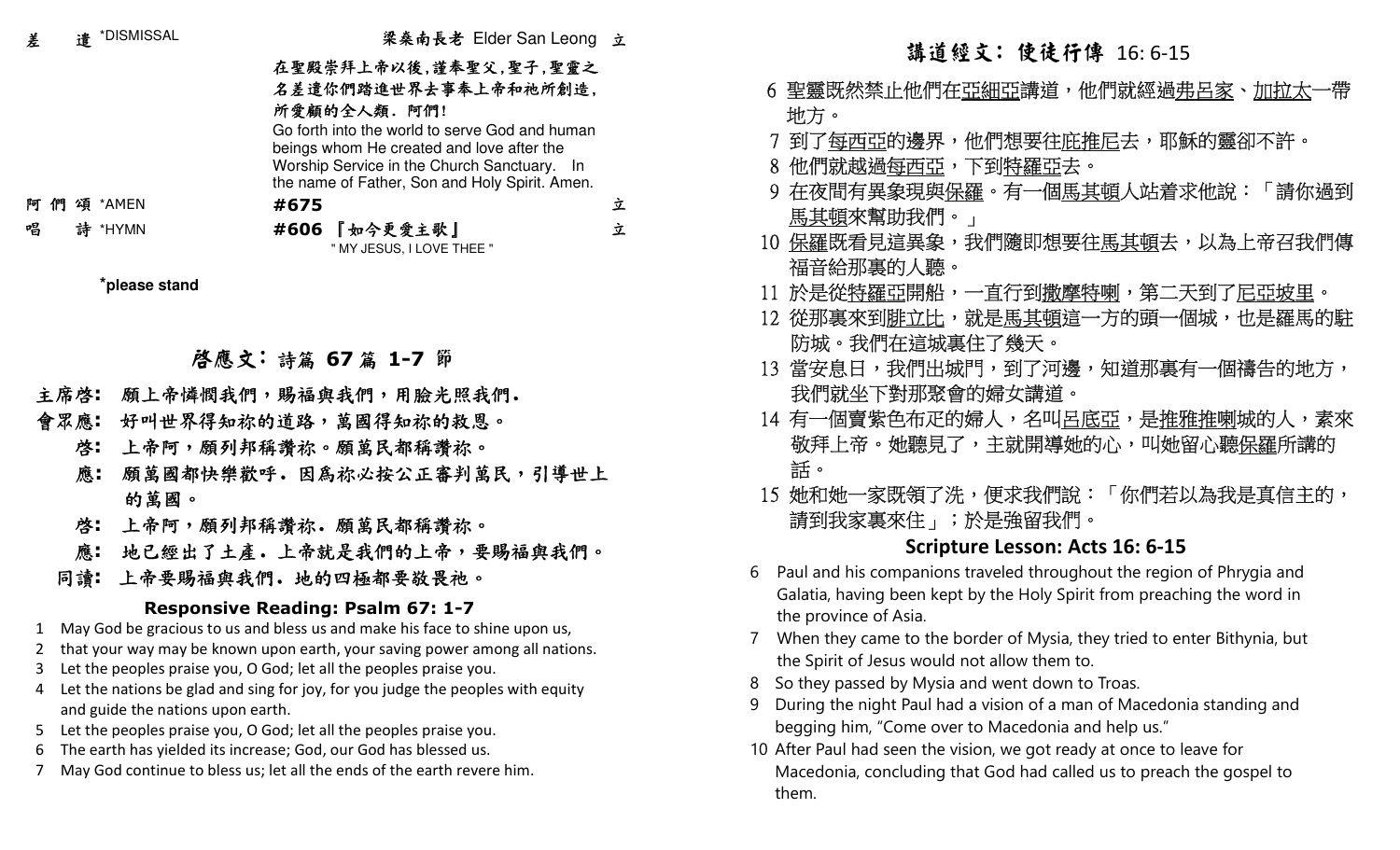- 11 From Troas we put out to sea and sailed straight for Samothrace, and the next day we went on to Neapolis.
- 12 From there we traveled to Philippi, a Roman colony and the leading city of that district of Macedonia. And we stayed there several days.
- 13 On the Sabbath we went outside the city gate to the river, where expected to find a place of prayer. We sat down and began to speak to the women who had gathered there.
- 14 One of those listening was a woman from the city of Thyatira named Lydia, a dealer in purple cloth. She was a worshiper of God. The Lord opened her heart to respond to Paul's message.
- 15 When she and the members of her household were baptized, she invited us to her home. "If you consider me a believer in the Lord," she said, "come and stay at my house." And she persuaded us.

- 
- 
- 



11 Form Trois we put out to sea and silled staright for Sumultines, and the<br>
next of your on to Neurolan Chemical Constraints and we are a constraint of the staring of the staring of the staring of the staring of the sta 售票日期**: 5/8/2022** <sup>至</sup> **6/12/2022 Tickets on sale 5/8/2022~6/12/2022**  餐券**(Ticket):**每位五元 **(**名額 **<sup>80</sup>** <sup>位</sup>**,** 先購先得**) \$5 each (limited tickets, first come first serve)**  售券者**(Booking):** 雷甄惠珍執事、梁美娥長老、徐頌基長老**. Tickets can be purchased from Deacon Christine Louie, Elder Mei Luk, Elder Jonathan Chui.** 

# 詩班獻詩歌詞

## 我尋着耶穌

- 
- 
- 
-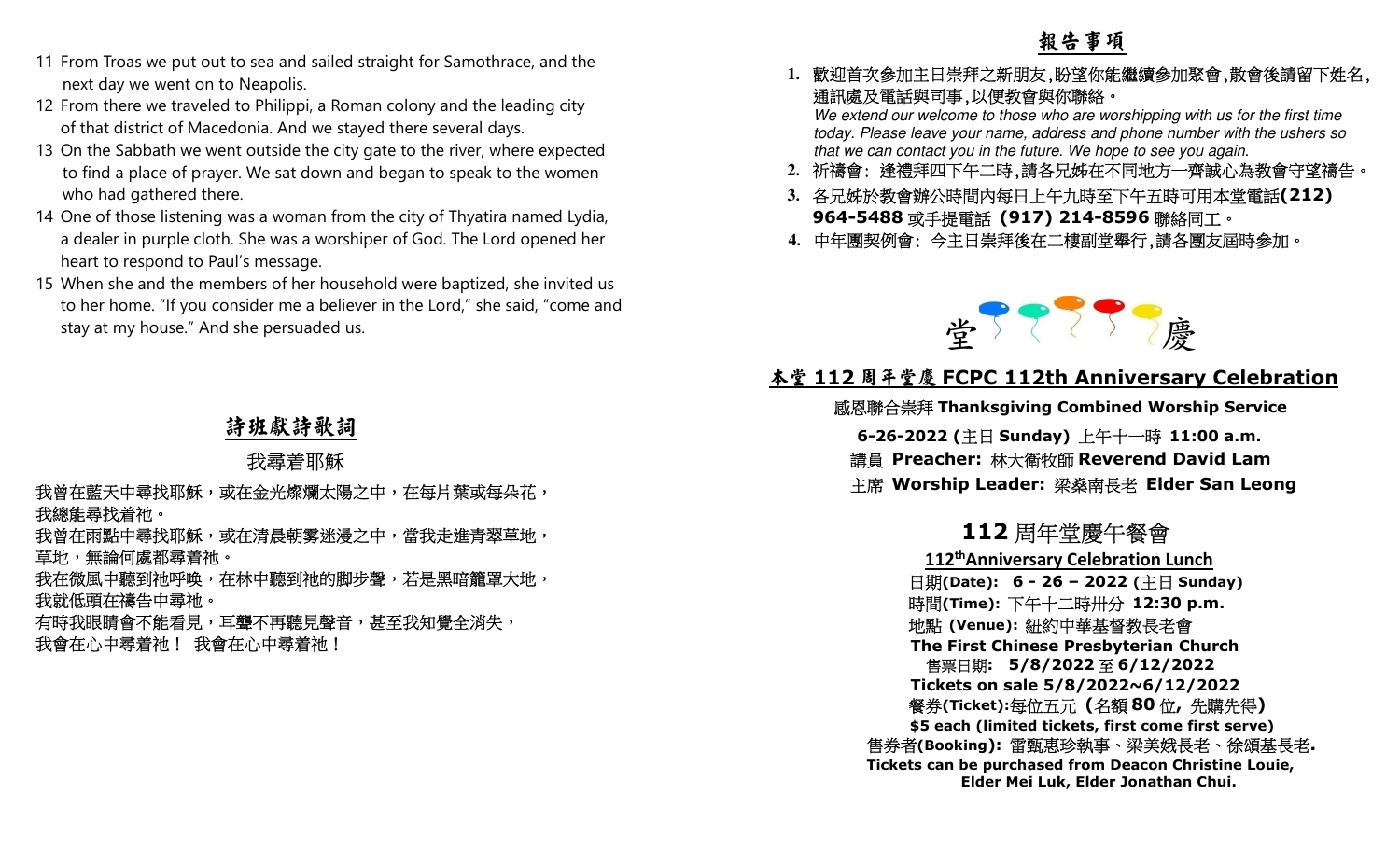## **誠聘主任牧師**

**紐約中華基督教⻑老會誠聘主任牧師。**

**具美國⻑老會 (Presbyterian Church USA) 認同之神學學位,** 

### **三年服務堂會經驗, 需能講流利粵語, 及具備英語溝通能力。**

**請寄履歷致:PNC,**

The First Chinese Presbyterian Church

61 Henry Street, New York, NY 10002, <u>或電郵 f<mark>cpcsession@gmail.com</mark></u>

The First Chinese Presbyterian Church

is seeking a Pastor (Head of Staff).

The candidate should possess qualifications acceptable by

 the Presbyterian Church (USA) for Minister of Word and Sacrament, with 3 years of pastoral experience, and fluency in Cantonese and spoken English.

Please send resume to:

PNC,

The First Chinese Presbyterian Church,

61 Henry Street, New York, NY10002, or Email: f**cpcsession@gmail.com** 

# **誠聘 Position Vacant**

### **紐約中華基督教⻑老會誠聘幹事。**

**須有大學學歷; 能講流利粵語; 及具備英語,華語溝通能力**;

**中,英文,電腦打字。 請寄履歷致:**Administrative Assistant

The First Chinese Presbyterian Church

61 Henry Street, New York, NY 10002, <u>或電郵 fcpcny@yahoo.com</u>

The First Chinese Presbyterian Churchis seeking an Administrative Assistant:

 The candidate should have some college credits; fluency in Cantonese; spoken English and Mandarin; and ability to type English and Chinese.

Please send resume to:

Administrative Assistant

The First Chinese Presbyterian Church,

61 Henry Street, New York, NY10002, or Email: fcpcny@yahoo.com

# 代禱事項

- 1.為本堂各同工、全體長老、執事、董事在教會中事奉的心志禱告。
- 2.為祈禱會禱告。求聖靈感動更多弟兄姊妹同心合意為教會守望。
- 3.為紐約市華埠社區禱告。願本堂藉著崇拜、關懷、社區服務、網絡廣播 節目廣傳福音。
- 4.為身體和心靈軟弱的弟兄姊妹禱告。求主醫治,使他們早日康復: 吳秀琼女士、林伍新蘭女士、陳玉金女士、張淑德女士、劉浪波夫人、 朱譚綺琪女士、陳曾惠英長老、曾偉青長老之母親、唐顯慶長老。
- 5.為本堂聘牧事工禱告。求主差遣合適主任牧師來牧養教會。
- 6.為本堂聘請幹事禱告。求主差遣合適同工來協助堂務。

7.為弟兄姊妹未信主的親友禱告。

## 主日聯合崇拜事奉人員

|        | 今主日(五月廿二日)     | 下主日(五月廿九日)     |
|--------|----------------|----------------|
| 講員/主席  | 邵一嵐宣敎師 / 梁桑南長老 | 李澤華牧師 / 邵一嵐宣教師 |
| 指揮/司琴  | 林主恩先生 / 江友正女士  | 林主恩先生 / 江友正女士  |
| 招<br>待 | 陳張愛萍長老         | 陳盧秀華執事         |
| 聖壇插花   | 邵一嵐宣教師         | 邵一嵐宣教師         |
| 錄音/音響  | 黄惠賜執事          | 黄惠賜執事          |

獻 花

林伍新蘭女士紀念父母親伍淦學夫婦、家翁姑林賢銳夫婦、先夫林榮臻先生